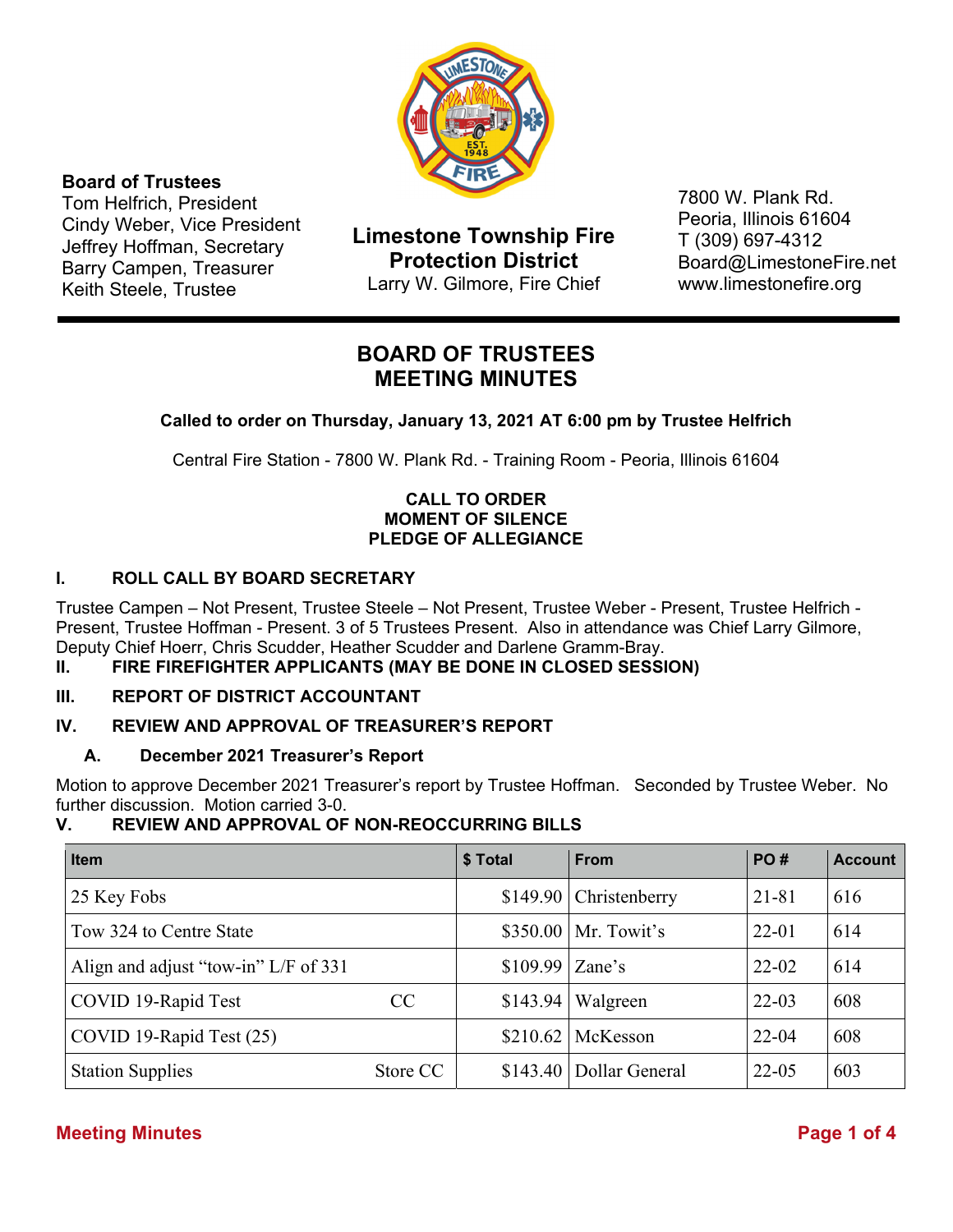| <b>Item</b>                                                      | \$Total    | <b>From</b>                 | <b>PO#</b> | <b>Account</b> |
|------------------------------------------------------------------|------------|-----------------------------|------------|----------------|
| Annual PM and Pump test-with valve repairs-326                   | \$3,200.08 | Macqueen                    | $22 - 06$  | 614            |
| 324-Repair engine oil leak                                       | \$4,069.08 | CentreState                 | $22 - 07$  | 614            |
| Annual service and testing of all Bld & Vehicle<br>Extinguishers | \$796.60   | Getz                        | $22 - 08$  | 615            |
| Vehicle Supplies                                                 | \$44.96    | O'Reilly                    | 22-09      | 614            |
| Small Engine Fuel                                                | \$55.92    | <b>Bartonville Hardware</b> | $22 - 10$  | 605            |
| Reimburse for light sensor and Caulk                             | \$11.28    | <b>Barry Campen</b>         | $22 - 15$  | 616            |
|                                                                  |            |                             |            |                |
| <b>TOTAL</b>                                                     | \$9,285.77 |                             |            |                |

Motion to approve the \$9,285.77 in non-recurring expenses by Trustee Hoffman. Seconded by Trustee Helfrich. No further discussion. Motion carried 3-0.

# **VI. REPORT OF DISTRICT ATTORNEY (MAY BE DONE IN CLOSED SESSION)**

### **VII. REVIEW AND APPROVAL OF MEETING MINUTES**

### **A. Regular meeting minutes of December 9, 2021**

Motion to approve regular meeting minutes of December 9, 2021 by Trustee Helfrich. Seconded by Trustee Hoffman. No further discussion. Motion carried 3-0.

# **B. Review and approval of closed meeting minutes for publications as open meeting minutes for July 2021 thru December 2021**

Roll Call: Trustee Helfrich – Present; Trustee Weber – Present; Trustee Hoffman – Present

Roll Call to keep closed meeting minutes closed: Trustee Helfrich – yes; Trustee Weber – yes; Trustee

Hoffman – yes.

Motion to keep closed meeting minutes July 2021 thru December 2021 as closed meeting minutes by Trustee Helfrich. Seconded by Trustee Hoffman. No further discussion. Motion carried 3-0.

#### **VIII. CITIZEN REMARKS AND CORRESPONDENCE**

#### **IX. REPORT OF COMMAND**

In the month of December, the Fire District responded to 157 emergency calls. 5.1 per day, 2.05 members per call, 129 BLS, 10 Fire, 14 MVA, 4 others. 40 Calls duty crew only.

Chief's report provided attached to minutes.

Chief Gilmore notified the board that Lt. Austin Szentes been hired by East Peoria Fire Department. Haven't received his letter of resignation.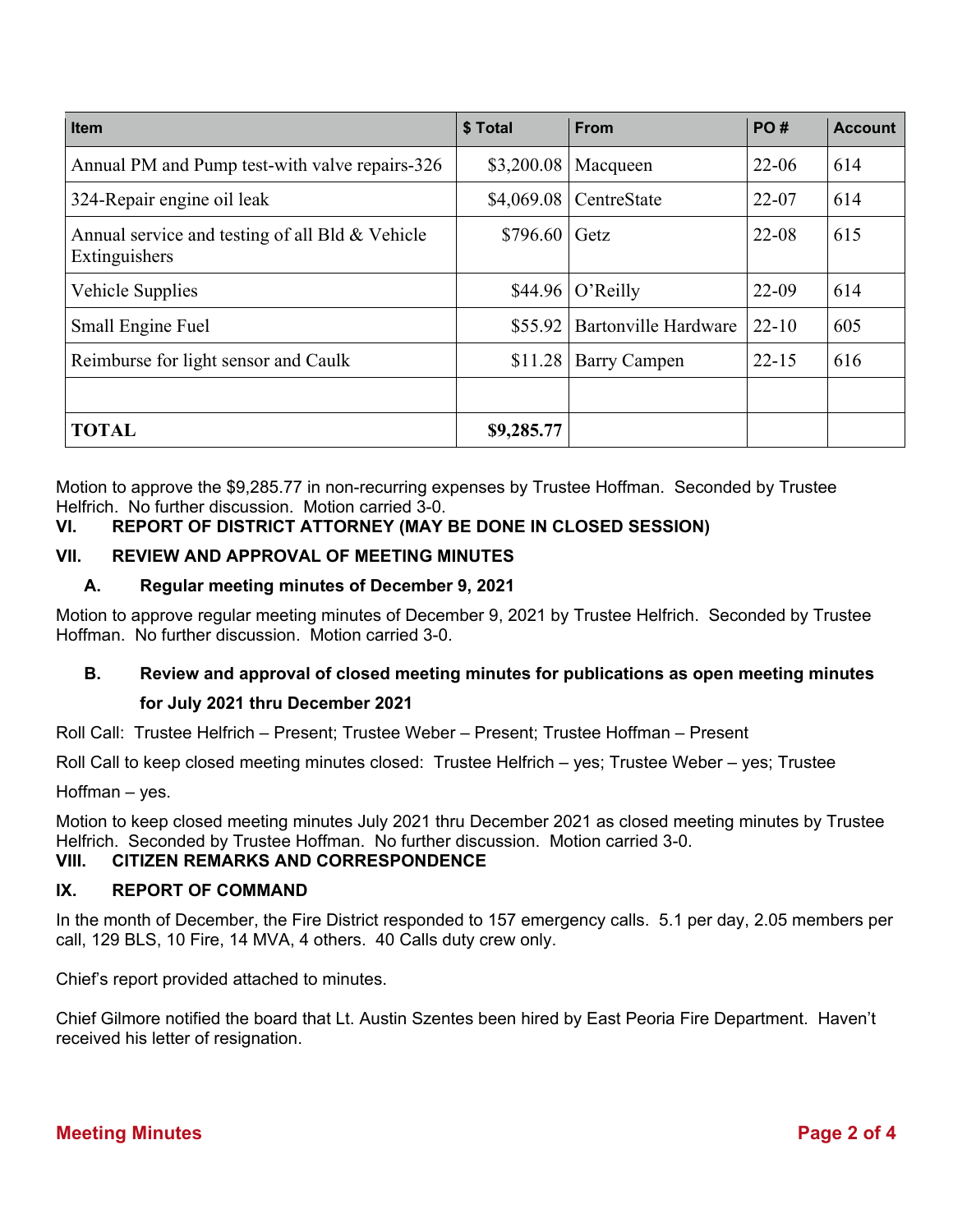# **X. BUDGET REQUEST**

| <b>Item</b>                                                                    | \$ Total           | <b>From</b>                   | PO#       | <b>Account</b> |
|--------------------------------------------------------------------------------|--------------------|-------------------------------|-----------|----------------|
| 6 (six) structural helmets $& 2$ New York hooks –<br><b>IPRF</b> $s$ 's        | \$1,912.00 Air One |                               | $22 - 11$ | 605            |
| 10 pr structural gloves 10 pr extrication gloves $-$ IPRF<br>$\mathbf{\$\}$ 's |                    | \$1,450.00 Dinges Fire        | $22 - 12$ | 605            |
| 2 (two) AED Batteries $-$ IPRF \$'s                                            |                    | $$390.00$ $2nd$ Chance Cardio | $22 - 13$ | 608            |
| 10 (ten) stethoscopes $-$ IPRF $\hat{\mathbf{s}}$ 's                           |                    | $$450.66$ McKesson            | $22 - 14$ | 608            |
| <b>TOTAL</b>                                                                   | \$4,202.66         |                               |           |                |
|                                                                                |                    |                               |           |                |

Motion to approve budget request totaling \$4,202.66 by Trustee Helfrich. Seconded by Trustee Hoffman. No further discussion. Motion carried 3-0.

### **XI. OLD BUSINESS**

### **A. Review and approval of 2021 injuries and accidents (OSHA 300A)**

**1 accident to report in 2021.** 

- **B. Waiting on annually disclosure report for review of Bond Transcript Interest rate and maturity and final document be present next month. No action taken.**
- **C. UMB Audit Confirmation**

**Board was notified that the UMB Audit Confirmation have been sent to Peoria County.** 

 **No Action Taken.** 

- **D. Tax Levy filed December 10, 2021 and 6-30-2021 Audit filed at the Courthouse on January 5, 2022. No action taken.**
- **E. 24 Hour Scheduling for Duty Crew.**

**No action taken.** 

### **XII. NEW BUSINESS**

### **A. Economic Interest Statement**

Board was notified that all the board members names have been submitted for the 2022 Economic Interest Statement. No Action taken.

### **B. Station 5 Property lease**

Chief Gilmore updated the board on Station 5 lease in regards to the property being sold. Chief had our Attorney Andy Keyt reviewed the lease and said we shouldn't have any problems.

### **Meeting Minutes Page 3 of 4**